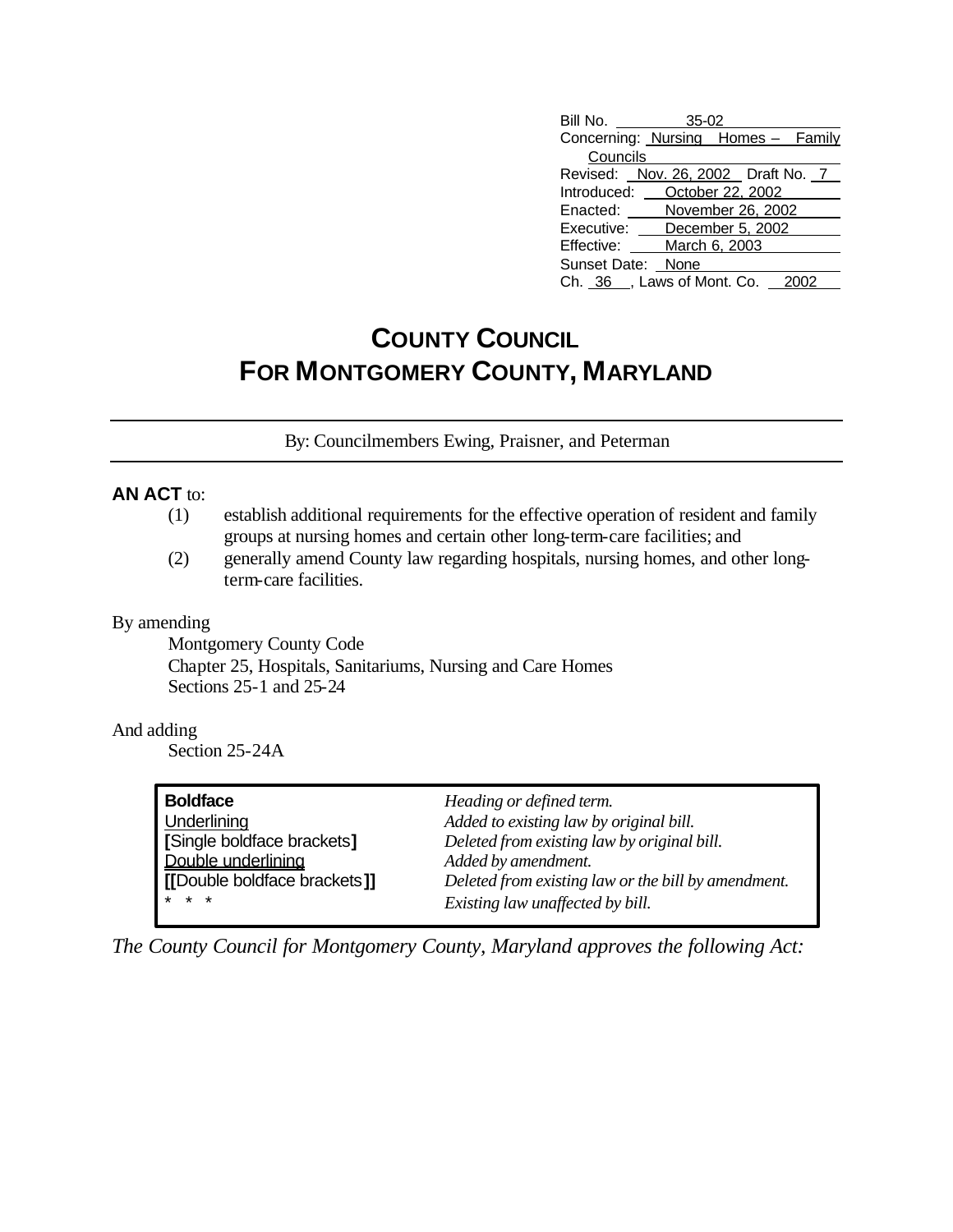## **25-1. Definitions.**

 For the purposes of this Chapter, the following words and phrases have the following meanings:

4 \* \* \* \* *Family council:* A group that includes a family member, friend, or representative of 2 or more residents of a **[[hospital**,**]] nursing home[[**, **personal care home**,**]]** or **[[domiciliary care home** in the County, including any**]]** other facility **[[**defined in sections 1395i-3 or 1396r of Title 42 of the United States Code**]]** subject to Section 25-24A. A family council is **[[**not controlled**]]** led by residents and their families, not by the facility, and works to protect residents' rights and improve residents' quality of life. **\*** \* \* \* **Article III. Health Standards and Regulations. 25-24. Application of article. [**The regulations specified in this article are applicable**]** This Article applies to **hospitals**, **nursing homes**, **personal care homes** and **domiciliary care homes**. **[**The rules**]** State and federal law and regulations **[**of the state board of health and of mental hygiene**]** that apply to these **institutions**, except licensing procedures, are **[**hereby made a part of**]** incorporated into this **[**article, and the regulations contained in this article shall be applicable**]** Article. The other provisions of this Article apply only to the extent **[**to which they impose**]** that they impose higher standards or **[**greater minimum**]** stricter requirements than **[**state rules**]** State and federal law and regulations. **25-24A. Family councils.** (a) In this Section, "**nursing home**" includes **nursing homes** (as defined in Section 25-1) and any other facility in the County that is: (1) required to be licensed under State law as a: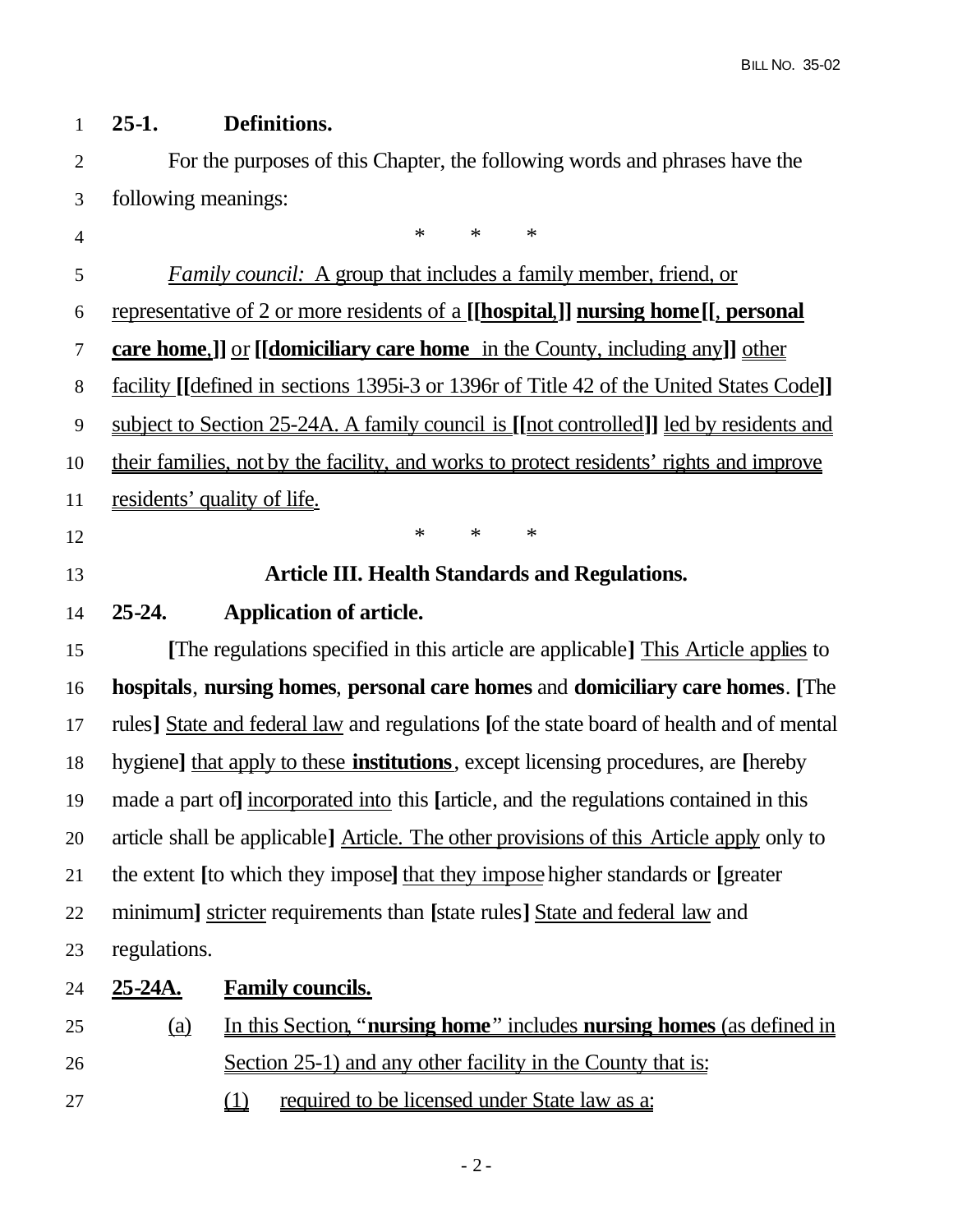| 28 |                                                      |     | <u>(A)</u> | comprehensive and extended care facility; or                                                  |
|----|------------------------------------------------------|-----|------------|-----------------------------------------------------------------------------------------------|
| 29 |                                                      |     | (B)        | licensed assisted living facility [[(including a "group"]                                     |
| 30 |                                                      |     |            | home" under Chapter 23A)]]; or                                                                |
| 31 |                                                      | (2) |            | subject to sections 1395i-3 or 1396r of Title 42 of the United                                |
| 32 |                                                      |     |            | <b>States Code.</b>                                                                           |
| 33 | $\underline{\underline{\left(\underline{b}\right)}}$ |     |            | <b>Each [[institution</b> subject to this Article]] <b>nursing home</b> must comply           |
| 34 |                                                      |     |            | with federal law and regulations, including the Nursing Home Reform                           |
| 35 |                                                      |     |            | <u>Act of 1987, that protect the rights of residents and their families and</u>               |
| 36 |                                                      |     |            | representatives to associate and to participate in resident and family                        |
| 37 |                                                      |     |            | groups, such as a <b>family council</b> . This requirement applies even if the                |
| 38 |                                                      |     |            | [[institution]] nursing home is not otherwise subject to the federal law.                     |
| 39 | [[(b)]]                                              |     |            |                                                                                               |
| 40 | $\Omega$                                             |     |            | The [[institution]] nursing home must consider and respond in writing                         |
| 41 |                                                      |     |            | to any written grievance or other written communication from a family                         |
| 42 |                                                      |     |            | <b>council</b> within 10 days after receiving the communication. [The <b>family</b>           |
| 43 |                                                      |     |            | council and the]] [[institution]] [[nursing home promptly must                                |
| 44 |                                                      |     |            | provide a copy of the communication and any response, respectively, to                        |
| 45 |                                                      |     |            | the]] [[State]] [[County's Long-Term-Care Ombudsman]] [[and the                               |
| 46 |                                                      |     |            | <b>Director]]</b> [[ <sub>4</sub> The <b>nursing home</b> promptly must comply with a request |
| 47 |                                                      |     |            | by a licensing authority to review any or all communications to or from                       |
| 48 |                                                      |     |            | the family council.]                                                                          |
| 49 | [[(c)]]                                              |     |            |                                                                                               |
| 50 | $\underline{\underline{d}}$                          |     |            | <u>The [[institution]] nursing home must maintain a "regulatory" file and</u>                 |
| 51 |                                                      |     |            | a "public" file containing duplicate copies of each communication and                         |
| 52 |                                                      |     |            | response described in subsection $[(b)]]$ $(c)$ $[$ , after deleting]]. Copies of             |
| 53 |                                                      |     |            | the records in the regulatory file must be complete and unedited. The                         |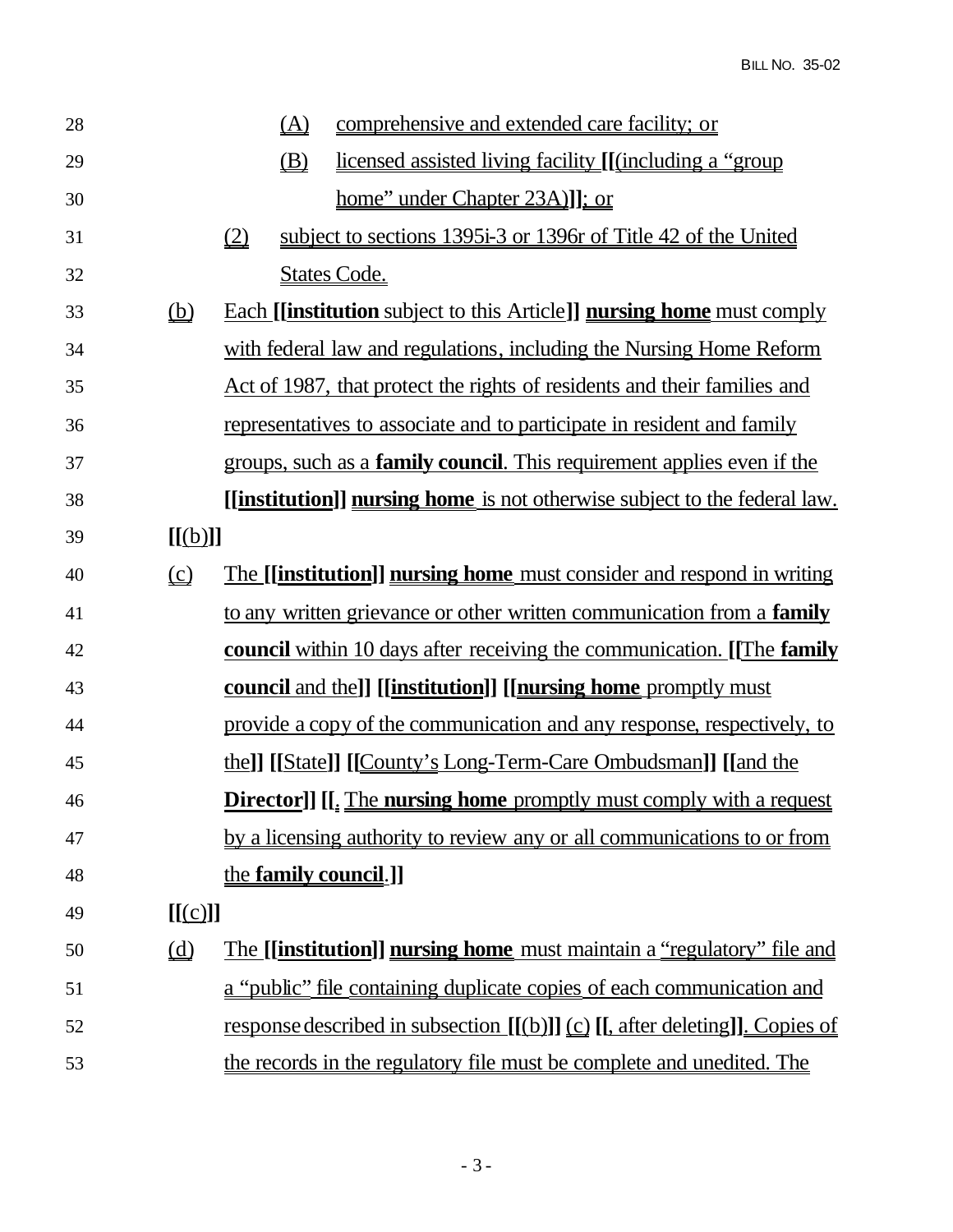| 54 |                              |                                       | same records in the public file must delete any information that            |  |
|----|------------------------------|---------------------------------------|-----------------------------------------------------------------------------|--|
| 55 |                              | identifies an individual resident.    |                                                                             |  |
| 56 |                              | $\Box$                                | A resident or prospective resident, or any person representing              |  |
| 57 |                              |                                       | either, may review the public file during normal business hours             |  |
| 58 |                              |                                       | and at any other time that the [[institution]] nursing home                 |  |
| 59 |                              |                                       | <u>agrees to make the [[files]] file available.</u>                         |  |
| 60 |                              | $\underline{\underline{\mathcal{Q}}}$ | <u>The nursing home promptly must comply with a request by a</u>            |  |
| 61 |                              |                                       | <u>licensing authority or the County's Long-Term-Care</u>                   |  |
| 62 |                              |                                       | <u>Ombudsman to review any record in either file.</u>                       |  |
| 63 | [[(d)]]                      |                                       |                                                                             |  |
| 64 | $\left(\underline{e}\right)$ |                                       | <u>The [[institution]] nursing home must give each new or prospective</u>   |  |
| 65 |                              |                                       | resident the following written information provided by the <b>family</b>    |  |
| 66 |                              | <u>council:</u>                       |                                                                             |  |
| 67 |                              | (1)                                   | the name, address, and phone number of a current member of the              |  |
| 68 |                              |                                       | family council;                                                             |  |
| 69 |                              | (2)                                   | a brief description of the purpose and function of the <b>family</b>        |  |
| 70 |                              |                                       | council; and                                                                |  |
| 71 |                              | (3)                                   | instructions on how the resident or prospective resident may                |  |
| 72 |                              |                                       | review the files described in subsection $[(c)]$ $(d)$ .                    |  |
| 73 | [[(f)                        |                                       | A family council may include additional categories of members if the        |  |
| 74 |                              |                                       | resident, family, and resident-representative members of the <b>family</b>  |  |
| 75 |                              |                                       | <b>council</b> agree to expand eligibility for membership and find that the |  |
| 76 |                              |                                       | additional members would promote the purposes of the <b>family</b>          |  |
| 77 |                              | <u>council.]]</u>                     |                                                                             |  |